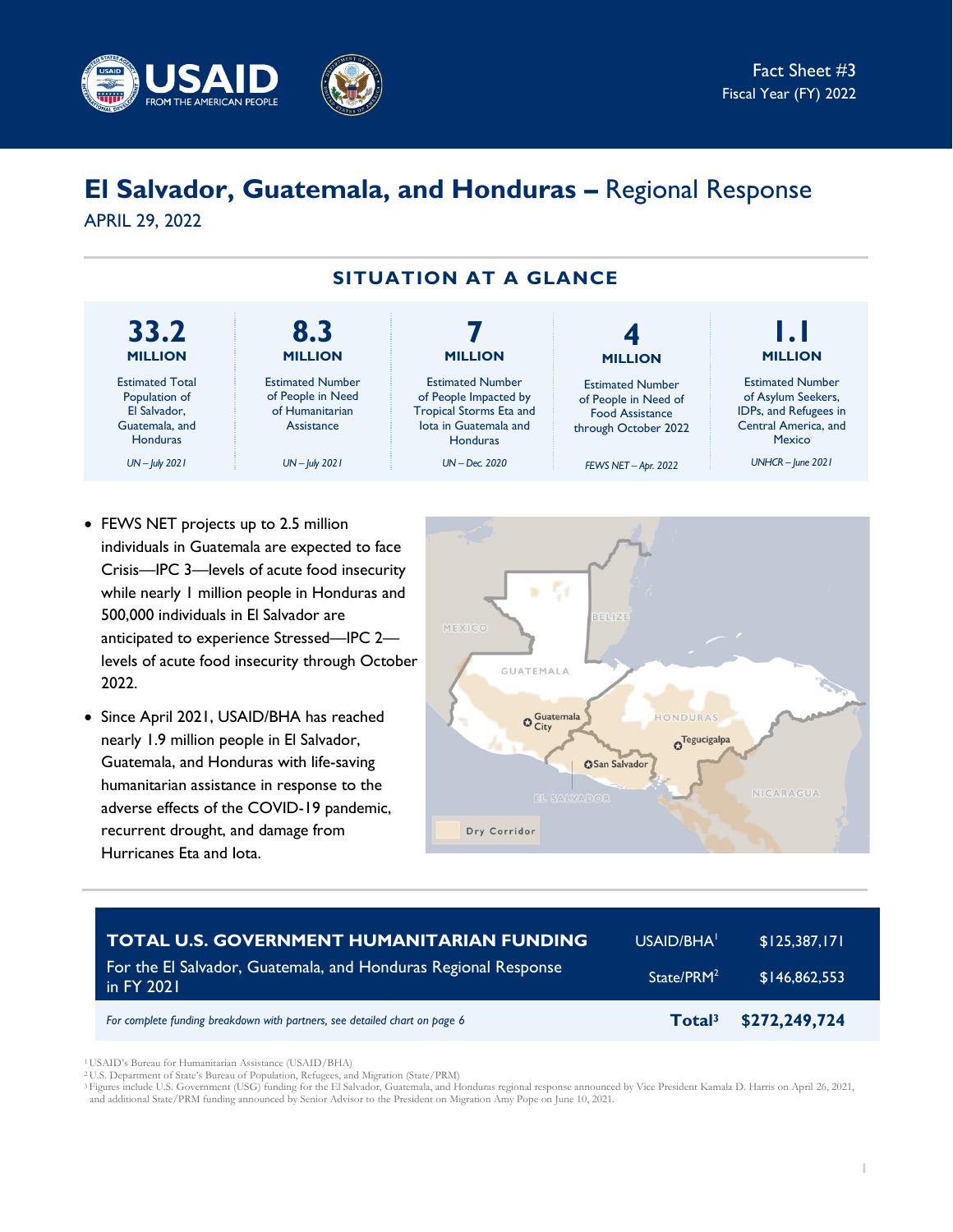# **KEY DEVELOPMENTS**

## **Elevated Global Commodity and Fuel Prices Exacerbate Continued Food Insecurity in El Salvador, Guatemala, and Honduras**

Up to 4 million people across northern Central America—comprising El Salvador, Guatemala, and Honduras are expected to face Stressed—IPC 2—or worse levels of acute food insecurity and need emergency food assistance through October, due to high and increasing prices for agricultural inputs, food, fuel, and transportation, according to the Famine Early Warning Systems Network (FEWS NET). Across the region, many low-income households experienced an early start to the lean season—occurring from March to August when food is most scarce—due to agricultural losses in 2021, as well as high food and fuel prices, reducing the availability and affordability of basic food items for many individuals. As a result, most low-income, rural households across the region will remain in Stressed—IPC 2—conditions through June, while households in parts of the Honduran and Guatemalan Dry Corridor, areas affected by tropical storms Eta and Iota, and eastern Honduras are expected to remain in Crisis—IPC 3—through September 2022, FEWS NET reports. In Guatemala, as many as 2.5 million people are projected to experience Crisis—IPC 3—levels of acute food insecurity, while nearly 1.5 million people in both El Salvador and Honduras are anticipated to experience Stressed—IPC 2—levels of acute food insecurity through October, according to FEWS NET.

Global prices for fertilizer, fuel, and high-consumption products—including staple grains, beans, oil, and sugar continue to steadily increase in 2022. These global price-increases are expected to adversely affect low-income households experiencing pre-existing food insecurity conditions in northern Central America by further restricting household purchasing power and prompting vulnerable populations to adopt negative coping strategies, such as consuming less and lower-quality food, according to FEWS NET. Additionally, despite the arrival of the *primera* season—the first of two annual growing seasons in Central America that generally occurs from March to July and brings rainfall across the region—FEWS NET notes that high prices for agricultural inputs, particularly fertilizer, could reduce agricultural production and labor demands throughout the coming months. Meanwhile, subsistence farming households in El Salvador remain vulnerable to La Niña weather conditions that threaten seasonal harvests, as well as households' agricultural production and purchasing power, the UN Food and Agriculture Organization reports.

USAID/BHA continues to support the UN World Food Program (WFP) to provide agriculture support and cash transfers for food to bolster food security conditions across the region. In El Salvador, WFP reached more than 5,800 individuals with USAID/BHA-supported emergency food assistance and Economic Recovery and Market Systems (ERMS) livelihood-restoration activities from January to March, including the provision of livestock-rearing supplies to poultry farmers, 100 organic fertilizer kits, nearly 80 irrigation systems, and 15 community gardens. Meanwhile, between January and March, WFP distributed cash transfers for food to more than 16,300 individuals across 20 municipalities in Honduras. During the same reporting period, USAID/BHA partners Catholic Relief Services (CRS) and Global Communities provided targeted agricultural trainings to thousands of beneficiaries on topics such as climate-resistant agricultural practices, crop conservation, household gardening techniques, and nutrition, among others. Additionally, CRS distributed USAID/BHA-supported multipurpose cash assistance (MPCA) transfers to more than 33,200 people in Guatemala between January and March to bolster vulnerable households' ability to purchase food and other basic needs.

<sup>1</sup> The Integrated Food Security Phase Classification (IPC) is a multi-partner initiative that developed a standardized scale to classify the severity and magnitude of food insecurity. The IPC scale, which is comparable across countries and time, ranges from Minimal—IPC 1—to Famine—IPC 5—for acute food insecurity.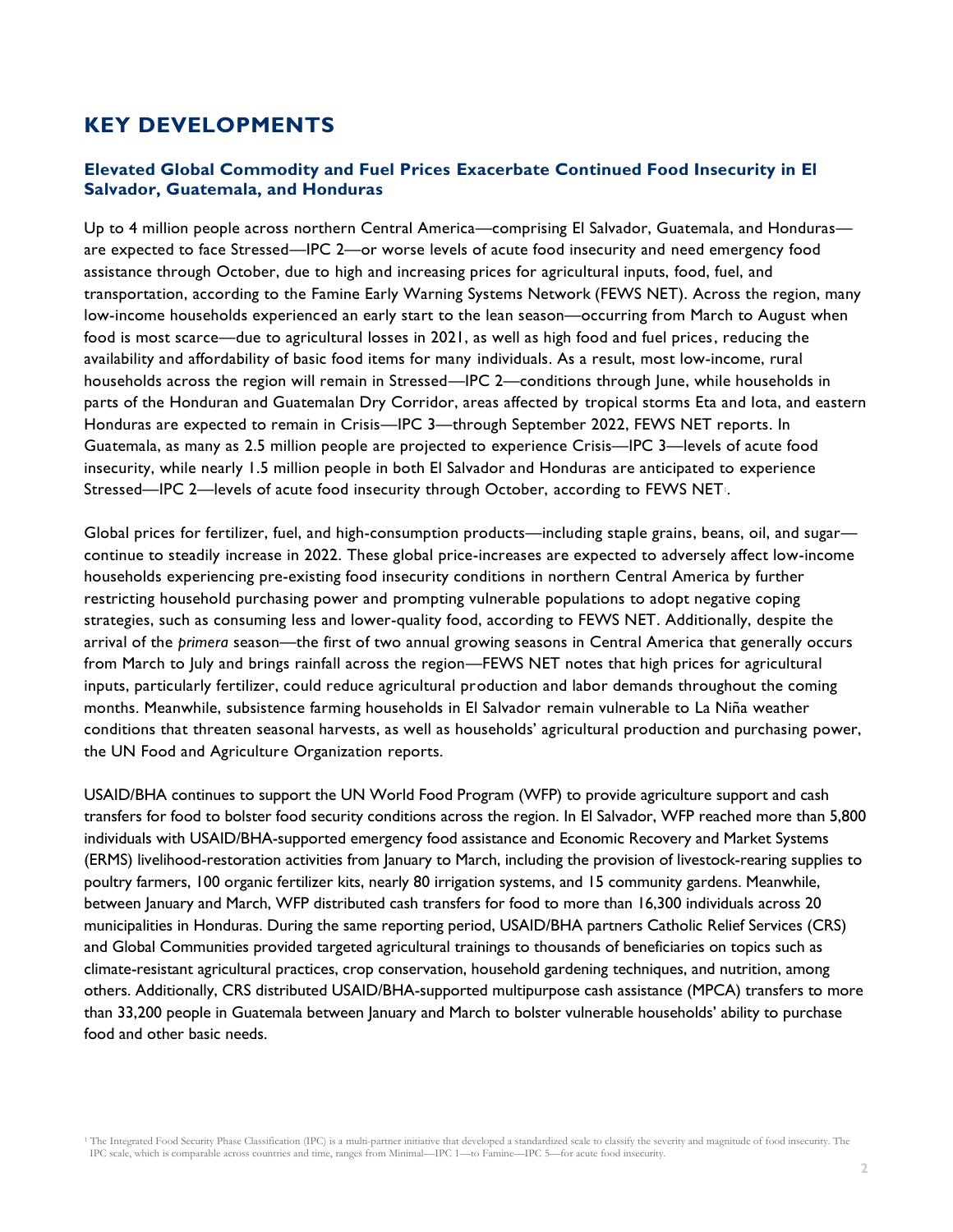### **USAID/BHA Partners Provide Critical WASH Services in Honduras and Guatemala as Regional Recovery Efforts Following Eta and Iota Continue**

In response to elevated needs generated by the coronavirus (COVID-19) pandemic and damage to infrastructure from tropical storms Eta and Iota, USAID/BHA continues to support partners to provide critical water, sanitation, and hygiene (WASH) assistance in El Salvador, Guatemala, and Honduras. From January to March, USAID/BHAsupported WASH activities reached nearly 44,000 individuals across the three countries. Tropical storms Eta and Iota generated significant needs throughout the northern Central America region in 2020, leaving nearly 1.9 million people in need of essential WASH services, according to the 2022 Humanitarian Response Plans for El Salvador, Guatemala, and Honduras. In response, USAID/BHA partners continue to deliver targeted WASH activities throughout the region, such as increasing access to safe drinking water, restoring sanitation infrastructure, and strengthening household resilience to minimize the adverse effects of future storms. In Guatemala, where WASH infrastructure has not fully recovered to conditions prior to tropical storms Eta and Iota, USAID/BHA partner Global Communities is repairing damaged water systems and strengthening the resilience of affected communities by hiring and training community members to perform water system rehabilitation. Meanwhile, in Honduras, USAID/BHA partner GOAL continues to rehabilitate WASH infrastructure—including constructing latrines, installing handwashing stations, distributing water treatment filters, and positioning rainwater harvesting systems on rooftops—to expand access to clean drinking water and the use of proper hygiene techniques among communities affected by tropical storms Eta and Iota. Between January and March, USAID/BHA-funded WASH activities benefitted nearly 1,000 people across seven departments. During the reporting period, GOAL also delivered WASH trainings on topics such as proper handwashing and the safe collection, storage, transport, and use of water to more than 850 individuals in Honduras.

**KEY FIGURES**





# **U.S. GOVERNMENT RESPONSE**

#### **FOOD SECURITY**

To address acute food insecurity exacerbated by the effects of the COVID-19 pandemic, recurrent droughts, and damage from multiple tropical storms in El Salvador, Guatemala, and Honduras, USAID/BHA supports cash transfers for food as well as the delivery of in-kind distributions of food assistance to mitigate food consumption gaps and malnutrition among foodinsecure households during the lean season, which is the period between planting and harvesting that can result in limited food availability and depleted food stocks. USAID/BHA continues to provide emergency food assistance to address increased needs within northern Central America by improving food consumption and increasing dietary diversity, while simultaneously strengthening resilience to shocks for vulnerable communities that rely heavily on agricultural production.

#### **PROTECTION**

With U.S. Department of State Bureau of Population, Refugees, and Migration (State/PRM) support, the Office of the UN High Commissioner for Refugees (UNHCR) works with governments across Central America and Mexico to implement each governments' respective commitments under the Comprehensive Regional Protection and Solutions Framework—known in Spanish as MIRPS—to address forced displacement. UNHCR efforts include building upon government capacities to conduct protection screenings, receiving and processing asylum claims, and responding to protection concerns among internally displaced persons (IDPs) and other at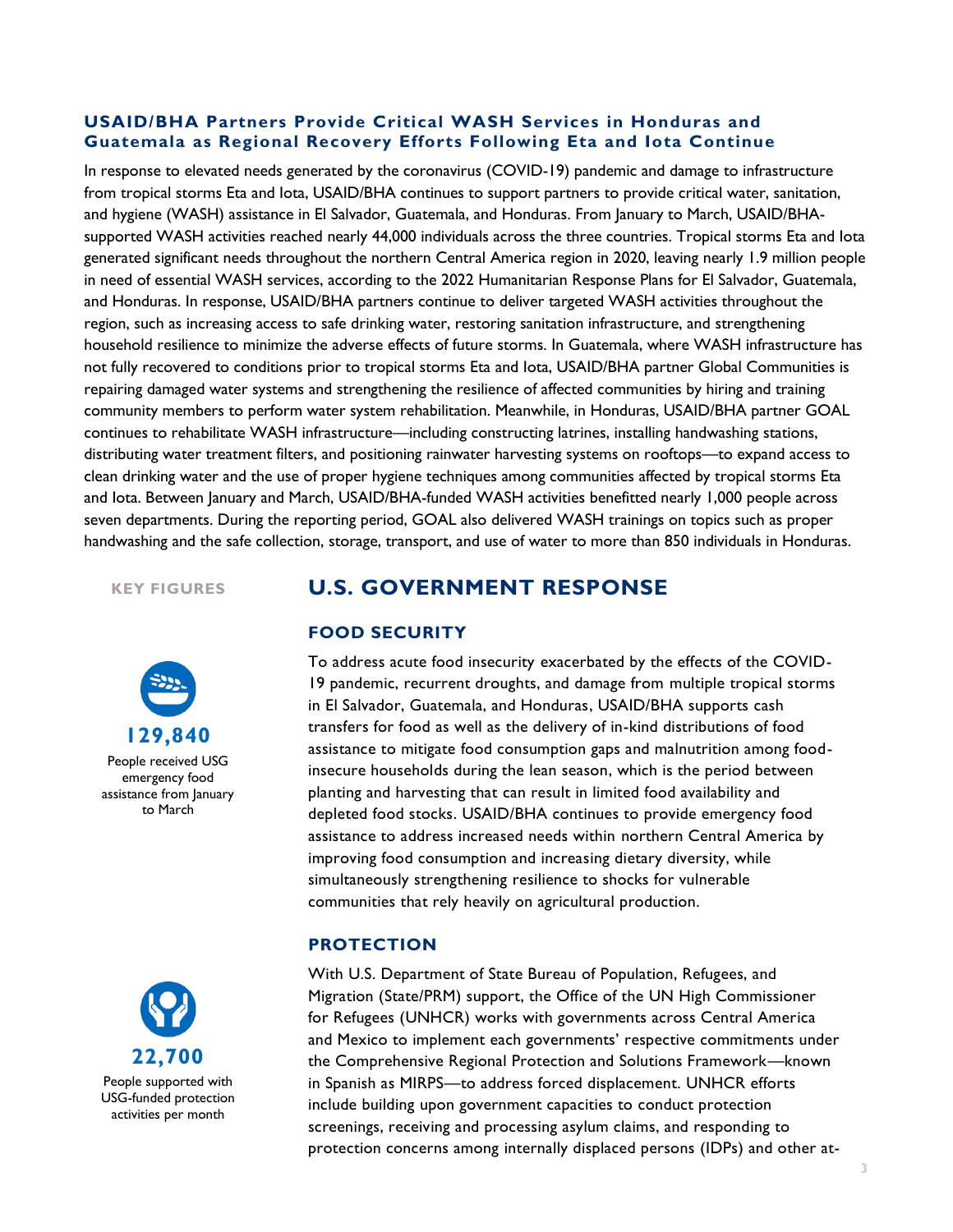risk communities. In addition, State/PRM supports the International Committee of the Red Cross (ICRC), the International Organization for Migration (IOM), UNHCR, and the UN Children's Fund (UNICEF) across Central America and Mexico to support shelter, livelihoods, and other multisector assistance to refugees, asylum seekers, IDPs, and vulnerable migrants—including children; survivors of gender-based violence (GBV); lesbian, gay, bisexual, transgender, queer, and intersex individuals; and people with disabilities. UNHCR also leads the Protection Cluster—the coordinating body for humanitarian protection activities, comprising UN agencies, non-governmental organizations, and other stakeholders—in countries throughout the region, providing leadership on coordinating responses to forced displacement within each country.

With State/PRM funding, UNHCR is working with the Government of El Salvador to train relevant staff to identify and refer persons in need of protection services. Furthermore, State/PRM also supports UNICEF efforts throughout the region to strengthen child welfare services for refugee, asylum seeker, and other vulnerable children.

USAID/BHA's protection partners in El Salvador, Guatemala, and Honduras provide psychosocial support, learning and recreational opportunities, and case management and referral services for children and women at high risk of exploitation, GBV, and other forms of abuse. USAID/BHA partners also assist populations in Honduras who have become increasingly vulnerable to GBV and child protection concerns due to displacement, as well as the impacts of the COVID-19 pandemic and tropical storms Eta and Iota.

#### **AGRICULTURE**

USAID/BHA partners are supporting smallholder farmers and other agriculture-dependent households in El Salvador, Guatemala, and Honduras. With USAID/BHA support, humanitarian partners are providing critical agricultural assistance to farmers to ensure appropriate and timely inputs for planting and growing seasons to mitigate worsening food insecurity in the region. Partners are providing farming tools, fertilizer, livestock feed, poultry, seeds, and access to veterinary services to rural households.

USAID/BHA partners complement these agricultural inputs by providing training on climate-smart farming practices such as diversification of crops, drip irrigation, and soil management to increase crop production and build resilience to future climate shocks. In Guatemala and Honduras, households also receive training on how to increase chicken egg production as a source of protein and additional income. USAID/BHA-funded agricultural programming also strengthens livelihood opportunities and market access for rural households and helps to improve nutritional outcomes through increased availability of nutritious local foods.



agricultural assistance from January to March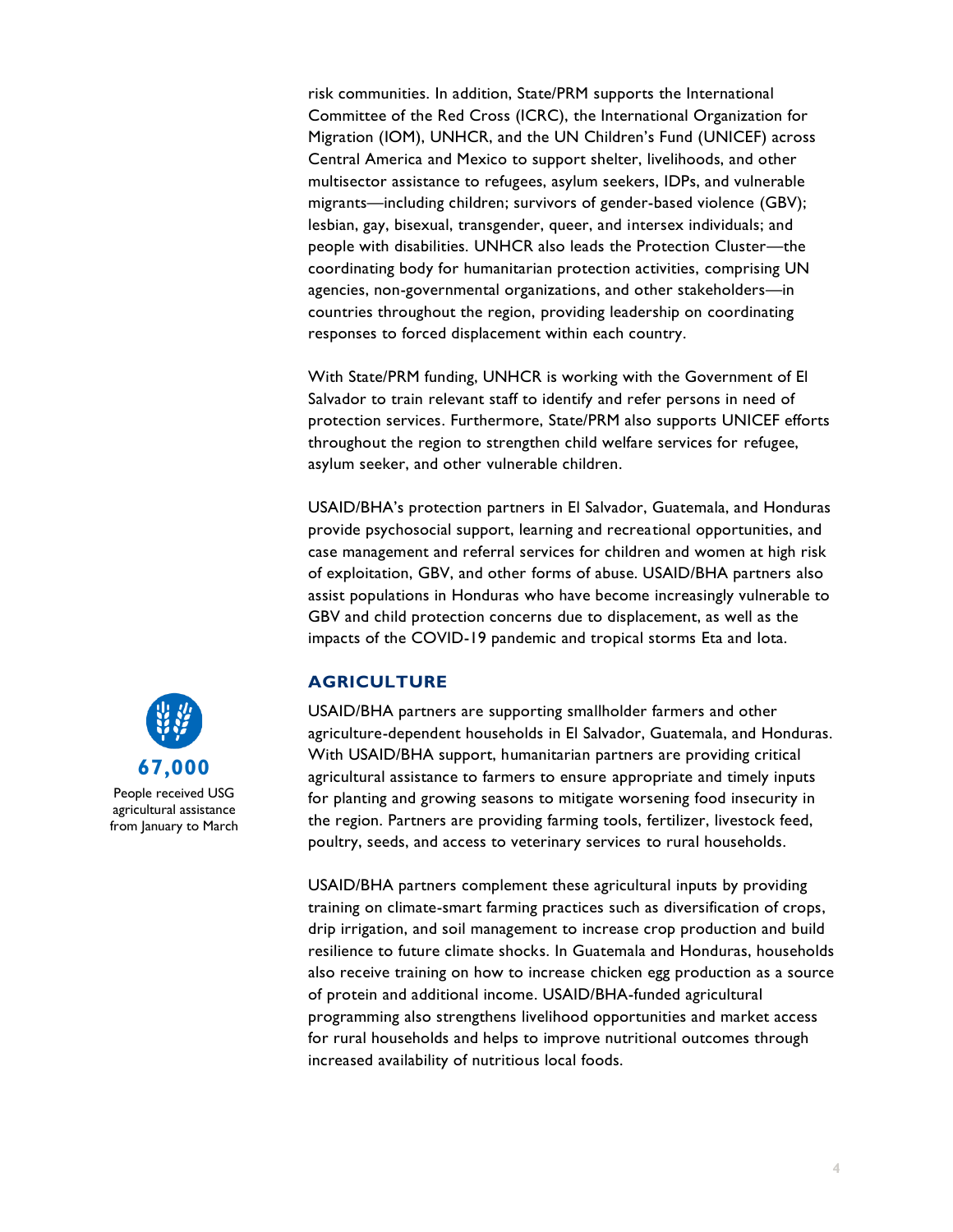

People supported with USG-funded ERMS activities from January to March



In dedicated USG support for shelter and settlement activities in FY 2021

## **ECONOMIC RECOVERY AND MARKET SYSTEMS**

USAID/BHA partners are implementing economic recovery and market systems (ERMS) interventions to restore livelihoods, increase financial resilience, and mitigate the impact of future shocks on vulnerable households. Program activities include establishing community savings and loans groups and restarting and expanding income-generating activities. In some communities, USAID/BHA partners are also holding financial literacy courses to promote savings and increase awareness of and access to financial services.

## **SHELTER AND SETTLEMENTS**

USAID/BHA supports implementing partners to help storm-affected households repair and rehabilitate damaged structures. Activities include distributing shelter materials to vulnerable individuals to support repairs, as well as offering temporary relocations to safe shelters, as needed. Moreover, USAID/BHA partners are providing technical assistance and materials to improve emergency shelters and build transitional shelters, while improving urban settlements to mitigate communities' vulnerability to floods, landslides, and seismic activity.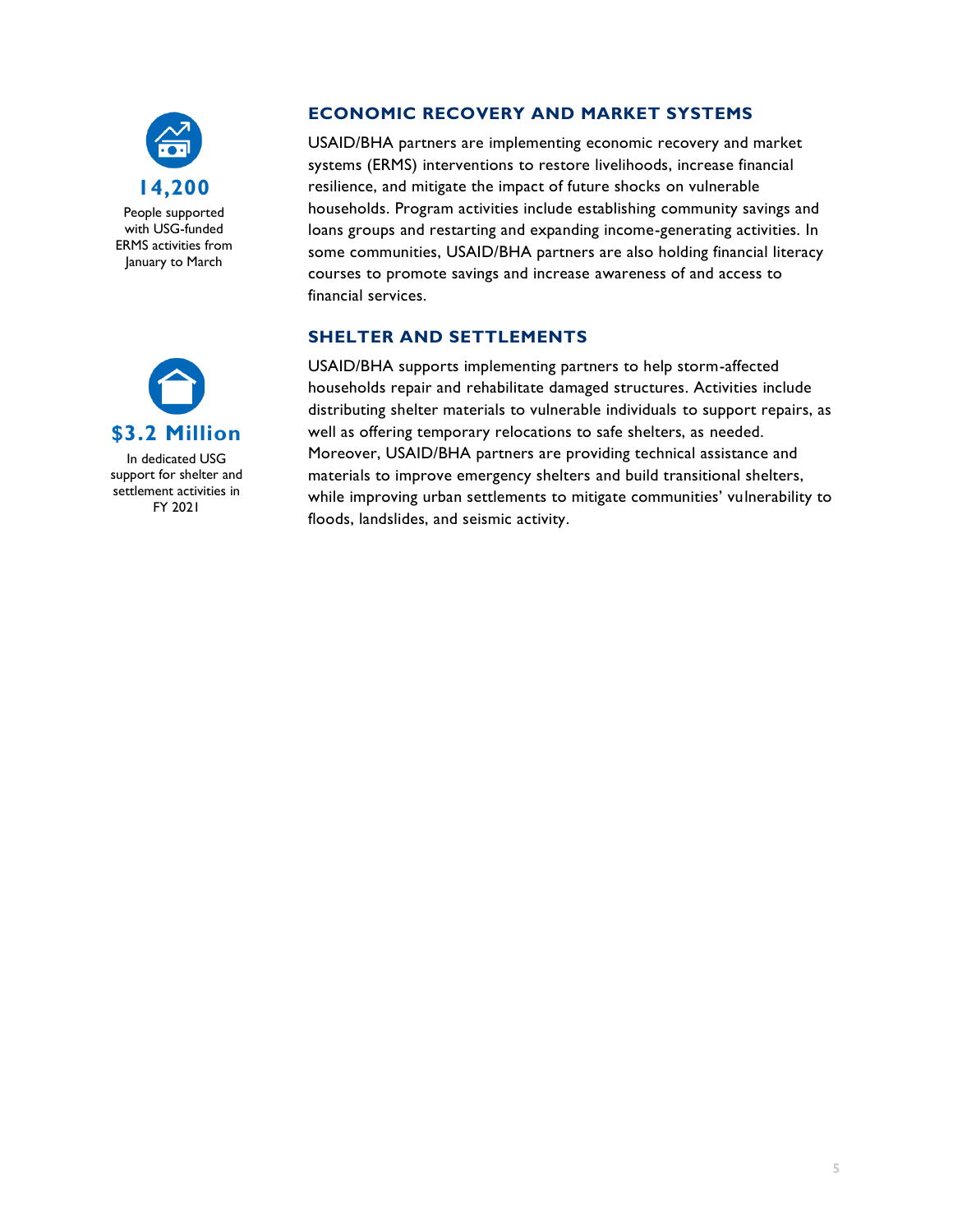#### **CONTEXT IN BRIEF**

- Consecutive years of drought, damage caused by tropical storms Eta and Iota, and the socioeconomic effects of COVID-19 have adversely affected thousands of subsistence farmers and exacerbated food insecurity in rural and urban communities in El Salvador, Guatemala, and Honduras. Meanwhile, since the onset of the COVID-19 pandemic, poor health infrastructure, high population density, and insufficient availability of WASH services have challenged efforts to control the spread of the disease, while the socioeconomic effects of the pandemic have exacerbated health, food, nutrition, and protection needs across the three countries.
- USAID/BHA was required to freeze its humanitarian assistance programming in El Salvador, Guatemala, and Honduras between March 2019 and May 2020, during which food insecurity increased significantly across the three countries. In June 2020, USAID/BHA began to re-engage with its partners in the region and resumed support for food assistance programming to vulnerable populations in El Salvador, Guatemala, and Honduras.
- Tropical Storm Amanda, which passed over El Salvador in May 2020, and tropical storms Eta and Iota, which passed over Guatemala and Honduras in November 2020, resulted in widespread destruction, exacerbating humanitarian needs and vulnerabilities in the region.
- On February 26, 2021, U.S. Ambassador William W. Popp issued a disaster declaration for Guatemala; on March 8, U.S. Chargé d'Affaires Colleen A. Hoey issued a disaster declaration for Honduras; and on March 15, U.S. Chargé d'Affaires Brendan O'Brien issued a disaster declaration for El Salvador. The USG issued all three disaster declarations for FY 2021 in response to severe food insecurity resulting from the adverse socioeconomic effects of the COVID-19 pandemic, natural disasters, recurrent drought, and violence-induced displacement. All three disaster declarations were re-issued for FY 2022 in response to the severe humanitarian needs that persist throughout the three countries.

| <b>IMPLEMENTING PARTNER</b>                | <b>ACTIVITY</b>                                                                                               | <b>LOCATION</b>                                                      | <b>AMOUNT</b> |
|--------------------------------------------|---------------------------------------------------------------------------------------------------------------|----------------------------------------------------------------------|---------------|
|                                            | <b>EL SALVADOR</b>                                                                                            |                                                                      |               |
|                                            | <b>USAID/BHA</b>                                                                                              |                                                                      |               |
| Americares                                 | Health, Protection, WASH                                                                                      | San Miguel, Usulután                                                 | \$1,000,000   |
| <b>CRS</b>                                 | Agriculture, MPCA                                                                                             | Ahuachapán, La Unión, Morazán,<br>Sonsonate                          | \$2,409,500   |
| <b>IRC</b>                                 | MPCA, Protection                                                                                              | San Miguel, San Salvador, Santa Ana,<br><b>Usulután</b>              | \$592,031     |
| Norwegian Refugee Council<br>(NRC)         | ERMS, MPCA, Protection                                                                                        | La Libertad, La Paz, San Salvador, Santa<br>Ana, Sonsonate, Usulután | \$2,307,607   |
| Pan American Health<br>Organization (PAHO) | Health                                                                                                        | Ahuachapán, La Paz, La Unión, Morazán,<br>San Miguel, Usulután       | \$800,000     |
| <b>WFP</b>                                 | Agriculture, Disaster Risk Reduction Policy<br>and Practice (DRRPP), Food Assistance-Cash<br><b>Transfers</b> | Ahuachapán, La Unión, Morazán, San<br>Miguel, Usulután               | \$7,000,000   |

#### **USG HUMANITARIAN FUNDING FOR THE EL SALVADOR, GUATEMALA, AND HONDURAS REGIONAL RESPONSE IN FY 2021<sup>1</sup>**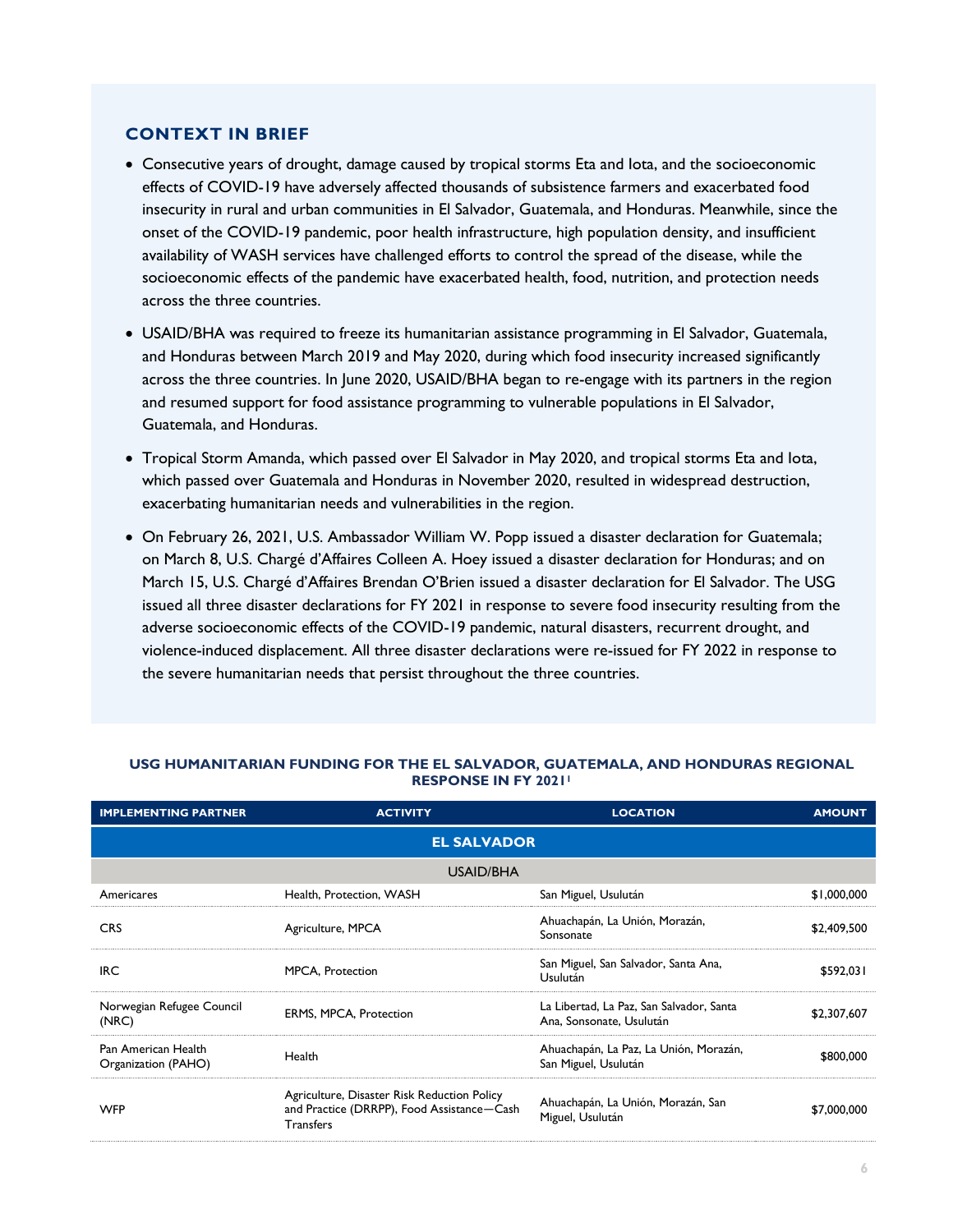#### World Vision **Agriculture, ERMS, MPCA, WASH**

Ahuachapán, Morazán, San Miguel, San Salvador, Santa Ana, Sonsonate, Usulután

\$2,000,000

|                                                                               |                                                                  | Usulután                                                                |              |
|-------------------------------------------------------------------------------|------------------------------------------------------------------|-------------------------------------------------------------------------|--------------|
| <b>TOTAL USAID/BHA FUNDING IN EL SALVADOR</b>                                 |                                                                  |                                                                         | \$16,109,138 |
|                                                                               | <b>STATE/PRM</b>                                                 |                                                                         |              |
| <b>UNHCR</b>                                                                  | Education, ERMS, Protection, Shelter and<br>Settlements          | Countrywide                                                             | \$7,700,000  |
| <b>UNICEF</b>                                                                 | Education, Protection, WASH                                      | Countrywide                                                             | \$3,570,000  |
| <b>TOTAL STATE/PRM FUNDING IN EL SALVADOR</b>                                 |                                                                  |                                                                         | \$11,270,000 |
|                                                                               | <b>GUATEMALA</b>                                                 |                                                                         |              |
|                                                                               | <b>USAID/BHA</b>                                                 |                                                                         |              |
| Acción contra el Hambre/Spain<br>(ACH/Spain)                                  | Food Assistance–Cash Transfers                                   | Huehuetenango                                                           | \$3,000,000  |
| <b>CARE</b>                                                                   | <b>ERMS, Protection</b>                                          | Alta Verapaz, Izabal, Quetzaltenango,<br>Quiché, San Marcos             | \$4,498,659  |
| <b>CRS</b>                                                                    | Agriculture, ERMS, MPCA, Nutrition, WASH                         | Alta Verapaz, Chiquimula                                                | \$13,500,000 |
| <b>Global Communities</b>                                                     | Agriculture, ERMS, Health, MPCA, WASH                            | Huehuetenango                                                           | \$11,400,000 |
| International Federation of Red<br>Cross and Red Crescent<br>Societies (IFRC) | ERMS, MPCA, Nutrition                                            | Izabal                                                                  | \$1,075,650  |
| <b>IRC</b>                                                                    | MPCA, Protection                                                 | Chimaltenango, Huehuetenango                                            | \$499.989    |
| Plan USA                                                                      | Agriculture, ERMS, Food Assistance–Cash<br>Transfers, WASH       | Alta Verapaz                                                            | \$2,500,000  |
| Save the Children Federation<br>(SCF)                                         | Health, MPCA, Nutrition, Protection, WASH                        | Ouiché                                                                  | \$6,578,865  |
| <b>WFP</b>                                                                    | Food Assistance–Cash Transfers                                   | El Progreso, Jalapa, Jutiapa, Retalhuleu,<br>Santa Rosa, Sololá, Zacapa | \$5,500,000  |
| <b>World Vision</b>                                                           | Agriculture, Food Assistance-Cash Transfers,<br>Protection, WASH | Alta Verapaz, Totonicapán                                               | \$3,000,000  |
| <b>TOTAL USAID/BHA FUNDING IN GUATEMALA</b>                                   |                                                                  |                                                                         | \$51,553,163 |
| <b>STATE/PRM</b>                                                              |                                                                  |                                                                         |              |
| <b>IOM</b>                                                                    | Multi-Sector Assistance                                          | Countrywide                                                             | \$2,448,455  |
| <b>SCF</b>                                                                    | Protection                                                       | Countrywide                                                             | \$1,600,000  |

UNHCR Education, ERMS, Protection, Shelter and Settlements Countrywide \$14,300,000 UNICEF Education, Protection, WASH, Shelter and Education, Trotection, TVASH, Sherter and Countrywide Countroller (\$4,395,000 \$4,395,000

**TOTAL STATE/PRM FUNDING IN GUATEMALA <b>***S22,743,455 \$22,743,455* 

#### **HONDURAS** USAID/BHA Adventist Development and Relief Agency Agriculture, Food Assistance–Local, Regional, and International Procurement Choluteca, El Paraíso, Francisco Morazán \$9,000,000 CARE MPCA, Protection Cortés, Santa Bárbara, Yoro \$1,736,000 CRS Agriculture, ERMS, MPCA, Shelter and Settlements, WASH Cortés, Francisco Morazán, La Paz, Lortes, Francisco Morazan, La Paz,<br>Lempira, Santa Bárbara, Yoro **\$7,085,670**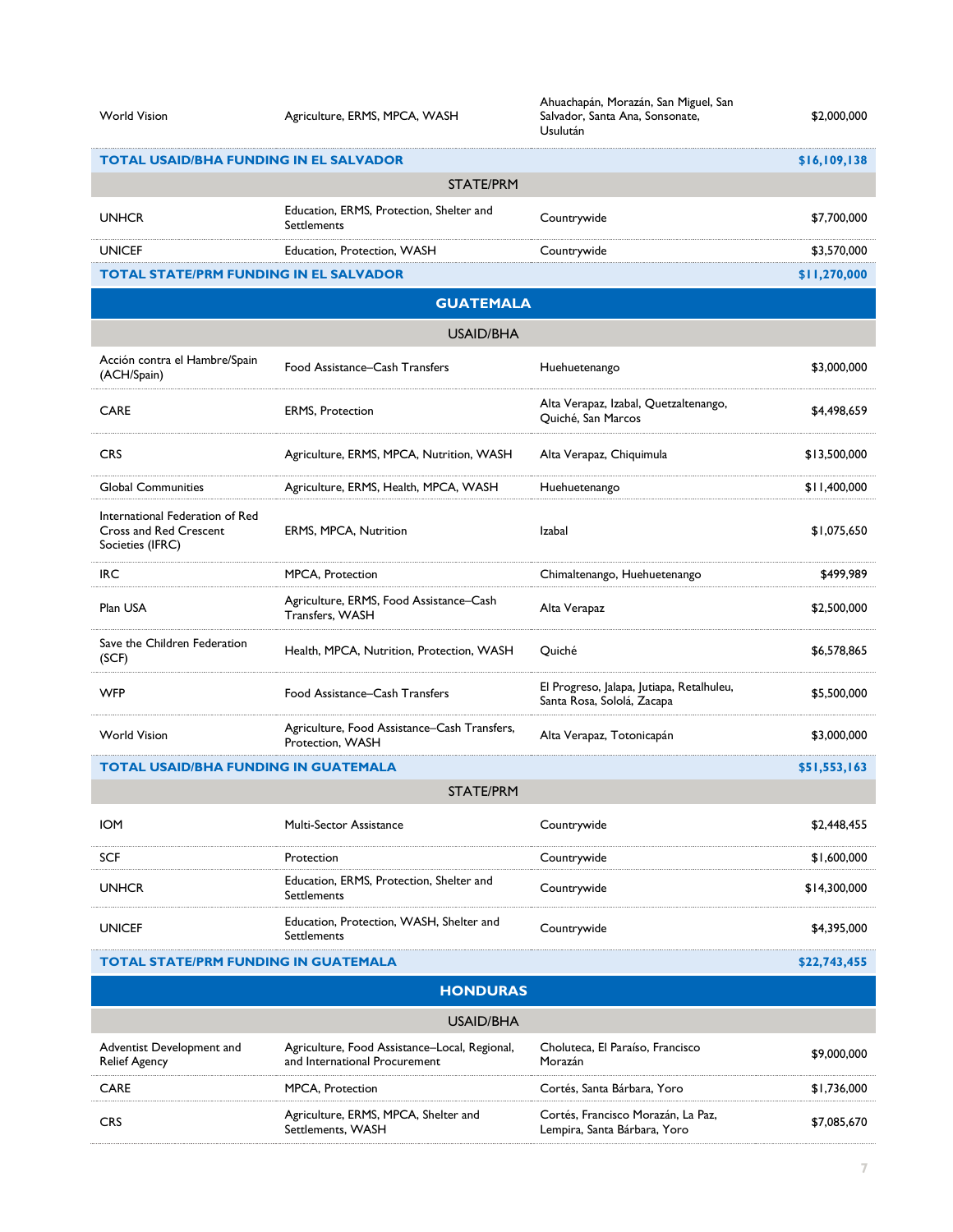| <b>Global Communities</b>                     | Agriculture; ERMS; Humanitarian<br>Coordination, Information Management, and<br>Assessments (HCIMA); MPCA; Shelter and<br>Settlements; WASH | Choluteca, Copán, Cortés, El Paraíso,<br>Ocotepeque, Santa Bárbara, Valle                           | \$4,500,000  |
|-----------------------------------------------|---------------------------------------------------------------------------------------------------------------------------------------------|-----------------------------------------------------------------------------------------------------|--------------|
| <b>GOAL</b>                                   | Agriculture, ERMS, MPCA, Shelter and<br>Settlements, WASH                                                                                   | Atlántida, Colón, Cortés, Francisco<br>Morazán, Gracias a Dios, Intibucá,<br>Lempira, Olancho, Yoro | \$6,585,670  |
| IRC                                           | MPCA, Protection                                                                                                                            | Cortés, Francisco Morazán, Santa<br>Bárbara                                                         | \$399,980    |
| <b>NRC</b>                                    | Agriculture, ERMS, MPCA, Protection                                                                                                         | Copán, Francisco Morazán, Santa<br>Bárbara                                                          | \$2,000,000  |
| <b>PAHO</b>                                   | Health                                                                                                                                      | Choluteca, Gracias a Dios, Santa Bárbara                                                            | \$1,500,000  |
| <b>UNICEF</b>                                 | Health, Nutrition, Protection                                                                                                               | Atlantida, Cortés, Yoro                                                                             | \$2,000,000  |
| <b>WFP</b>                                    | Agriculture, DRRPP, ERMS, Food Assistance-<br>Cash Transfers                                                                                | Atlántida, Colón, Cortés, Olancho, Santa<br>Bárbara, Yoro                                           | \$15,500,000 |
| <b>World Vision</b>                           | Agriculture, ERMS, MPCA, Protection, WASH                                                                                                   | Copán, Cortés, Santa Bárbara, Yoro                                                                  | \$2,500,000  |
| <b>TOTAL USAID/BHA FUNDING IN HONDURAS</b>    |                                                                                                                                             |                                                                                                     | \$52,807,320 |
|                                               | <b>STATE/PRM</b>                                                                                                                            |                                                                                                     |              |
| <b>UNHCR</b>                                  | Education, ERMS, Protection, Shelter and<br>Settlements                                                                                     | Countrywide                                                                                         | \$9,700,000  |
| <b>UNICEF</b>                                 | Education, Nutrition, Protection, WASH                                                                                                      | Countrywide                                                                                         | \$3,636,000  |
| <b>TOTAL STATE/PRM FUNDING IN HONDURAS</b>    |                                                                                                                                             |                                                                                                     | \$13,336,000 |
|                                               |                                                                                                                                             |                                                                                                     |              |
|                                               | <b>BELIZE</b>                                                                                                                               |                                                                                                     |              |
|                                               | <b>STATE/PRM</b>                                                                                                                            |                                                                                                     |              |
| <b>UNICEF</b>                                 | Education, Protection                                                                                                                       | Countrywide                                                                                         | \$687,000    |
| <b>TOTAL STATE/PRM FUNDING IN BELIZE</b>      |                                                                                                                                             |                                                                                                     | \$687,000    |
|                                               | <b>COSTA RICA</b>                                                                                                                           |                                                                                                     |              |
|                                               | <b>STATE/PRM</b>                                                                                                                            |                                                                                                     |              |
| HIAS                                          | <b>ERMS</b>                                                                                                                                 | Countrywide                                                                                         | \$1,500,000  |
| <b>IOM</b>                                    | Multi-Sector Assistance                                                                                                                     | Countrywide                                                                                         | \$90,000     |
| Pan American Development<br>Foundation (PADF) | Protection                                                                                                                                  | Countrywide                                                                                         | \$2,217,000  |
| <b>UNHCR</b>                                  | <b>ERMS, MPCA, Protection</b>                                                                                                               | Countrywide                                                                                         | \$8,900,000  |
| <b>UNICEF</b>                                 | Education, Protection, WASH                                                                                                                 | Countrywide                                                                                         | \$1,120,000  |
| <b>TOTAL STATE/PRM FUNDING IN COSTA RICA</b>  |                                                                                                                                             |                                                                                                     | \$13,827,000 |
|                                               | <b>MEXICO</b>                                                                                                                               |                                                                                                     |              |
|                                               | <b>STATE/PRM</b>                                                                                                                            |                                                                                                     |              |
| American Red Cross (AmCross)                  | Protection                                                                                                                                  | Countrywide                                                                                         | \$1,655,854  |
| <b>Asylum Access</b>                          | Protection                                                                                                                                  | Countrywide                                                                                         | \$1,491,282  |
| Child Fund International                      | Protection                                                                                                                                  | Countrywide                                                                                         | \$1,194,462  |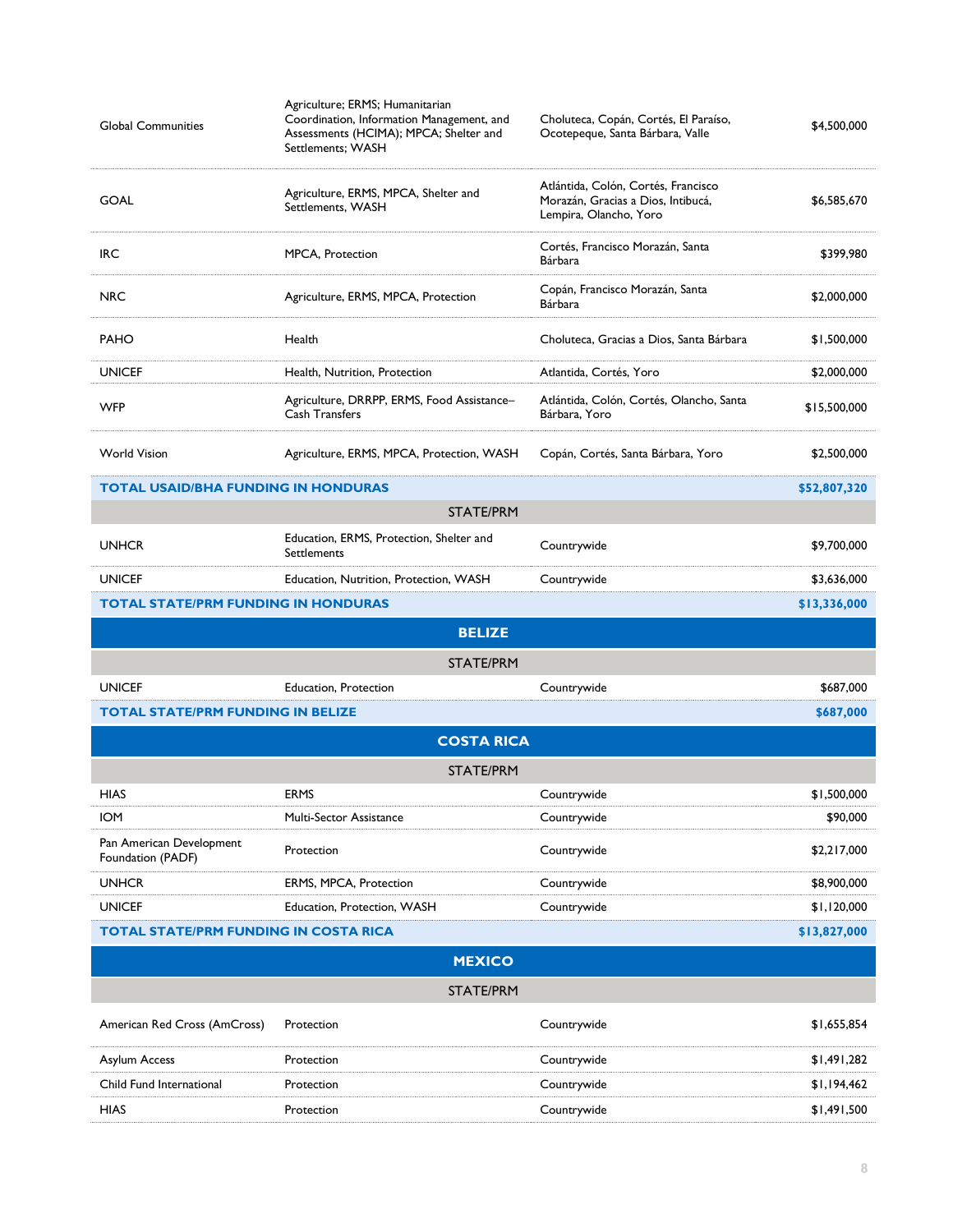| <b>IOM</b>                                                                                                        | MPCA, Protection, Shelter and Settlements                                     | Countrywide | \$5,180,000   |
|-------------------------------------------------------------------------------------------------------------------|-------------------------------------------------------------------------------|-------------|---------------|
| <b>UNHCR</b>                                                                                                      | Education, MPCA, Protection, Shelter and<br>Settlements                       | Countrywide | \$38,400,000  |
| <b>UNICEF</b>                                                                                                     | Education, ERMS, Protection, WASH, Shelter<br>and Settlements                 | Countrywide | \$10,250,000  |
| <b>TOTAL STATE/PRM FUNDING IN MEXICO</b>                                                                          |                                                                               |             | \$59,663,098  |
|                                                                                                                   | <b>PANAMA</b>                                                                 |             |               |
|                                                                                                                   | <b>STATE/PRM</b>                                                              |             |               |
| <b>IOM</b>                                                                                                        | Multi-Sector Assistance                                                       | Countrywide | \$390,000     |
| <b>PADF</b>                                                                                                       | Protection                                                                    | Countrywide | \$1,000,000   |
| <b>UNICEF</b>                                                                                                     | Education, Health, Protection, WASH                                           | Countrywide | \$1,446,000   |
| <b>TOTAL STATE/PRM FUNDING IN PANAMA</b>                                                                          |                                                                               |             | \$2,836,000   |
|                                                                                                                   | <b>REGIONAL</b>                                                               |             |               |
|                                                                                                                   | <b>STATE/PRM</b>                                                              |             |               |
| <b>ICRC</b>                                                                                                       | Education, Health, Protection                                                 | Regional    | \$10,200,000  |
| IOM                                                                                                               | Protection, Shelter and Settlements                                           | Regional    | \$1,660,000   |
| <b>UNHCR</b>                                                                                                      | ERMS, Protection, Shelter and Settlements                                     | Regional    | \$10,100,000  |
| <b>UNICEF</b>                                                                                                     | <b>HCIMA, DRRPP</b>                                                           | Regional    | \$540,000     |
| <b>TOTAL STATE/PRM FUNDING IN REGION</b>                                                                          |                                                                               |             | \$22,500,000  |
| TOTAL USAID/BHA EMERGENCY FUNDING FOR EL SALVADOR, GUATEMALA, AND HONDURAS<br><b>REGIONAL RESPONSE IN FY 2021</b> |                                                                               |             | \$120,469,621 |
| <b>REGIONAL RESPONSE IN FY 2021</b>                                                                               | TOTAL STATE/PRM EMERGENCY FUNDING FOR EL SALVADOR, GUATEMALA, AND HONDURAS    |             | \$146,862,553 |
| <b>RESPONSE IN FY 2021</b>                                                                                        | TOTAL USG EMERGENCY FUNDING FOR EL SALVADOR, GUATEMALA, AND HONDURAS REGIONAL |             | \$267,332,174 |

<sup>1</sup> State/PRM funding figures reflect a portion—totaling \$69,344,000—of the more than \$104 million announced by Vice President Harris on April 26, 2021; figures do not include announced \$25 million from prior fiscal years

#### **ER4 FUNDING FOR EL SALVADOR, GUATEMALA, AND HONDURAS REGIONAL RESPONSE IN FY 2021<sup>2</sup>**

| <b>IMPLEMENTING PARTNER</b>                    | <b>ACTIVITY</b>                                                      | <b>LOCATION</b>                                       | <b>AMOUNT</b> |
|------------------------------------------------|----------------------------------------------------------------------|-------------------------------------------------------|---------------|
|                                                | <b>USAID/BHA</b>                                                     |                                                       |               |
|                                                | El Salvador                                                          |                                                       |               |
| <b>CRS</b>                                     | <b>DRRPP</b>                                                         | La Unión, San Miguel, San Vicente,<br><b>Usulután</b> | \$380,000     |
| Miyamoto International                         | <b>DRRPP</b>                                                         | San Salvador                                          | \$150,000     |
| <b>TOTAL USAID/BHA FUNDING FOR EL SALVADOR</b> |                                                                      |                                                       | \$530,000     |
| Guatemala                                      |                                                                      |                                                       |               |
| <b>CRS</b>                                     | Agriculture, ERMS, Natural Hazards and<br>Technological Risks (NHTR) | Baja Verapaz, Chiquimula                              | \$905,802     |
| <b>Global Communities</b>                      | DRRPP, Shelter and Settlements                                       | Guatemala Department                                  | \$1,000,000   |